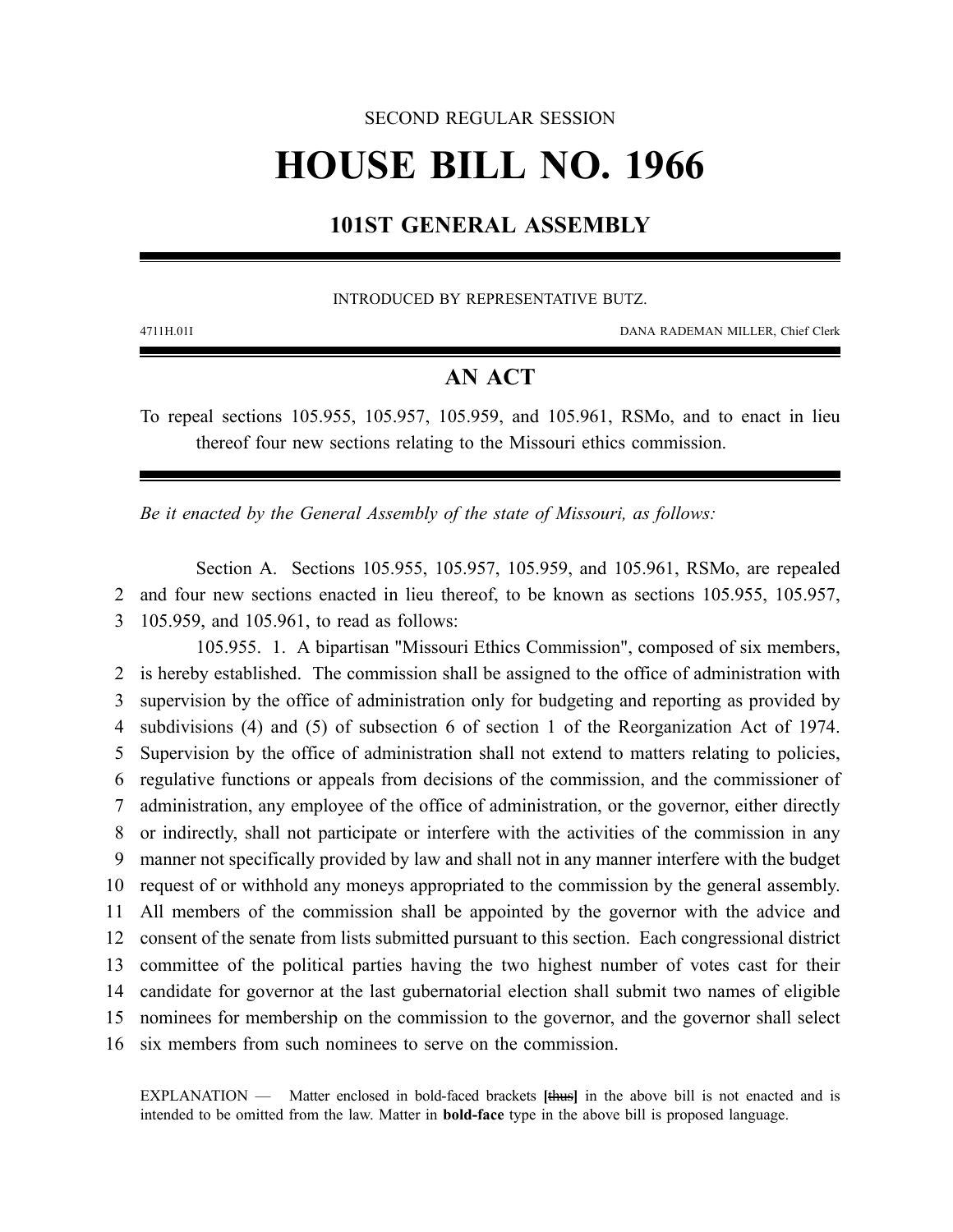2. Within thirty days of submission of the person's name to the governor as provided in subsection 1 of this section, and in order to be an eligible nominee for appointment to the commission, a person shall file a financial interest statement in the manner provided by section 105.485 and shall provide the governor, the president pro tempore of the senate, and the commission with a list of all political contributions and the name of the candidate or committee, political party, or **[**continuing**] political action** committee, as defined in chapter 130, to which those contributions were made within the four-year period prior to such appointment, made by the nominee, the nominee's spouse, or any business entity in which the nominee has a substantial interest. The information shall be maintained by the commission and available for public inspection during the period of time during which the appointee is a member of the commission. In order to be an eligible nominee for membership on the commission, a person shall be a citizen and a resident of the state and shall have been a registered voter in the state for a period of at least five years preceding the person's appointment.

 3. The term of each member shall be for four years, except that of the members first appointed, the governor shall select three members from even-numbered congressional districts and three members from odd-numbered districts. Not more than three members of the commission shall be members of the same political party, nor shall more than one member be from any one United States congressional district. Not more than two members appointed from the even-numbered congressional districts shall be members of the same political party, and no more than two members from the odd-numbered congressional districts shall be members of the same political party. Of the members first appointed, the terms of the members appointed from the odd-numbered congressional districts shall expire on March 15, 1994, and the terms of the members appointed from the even-numbered congressional districts shall expire on March 15, 1996. Thereafter all successor members of the commission shall be appointed for four-year terms. Terms of successor members of the commission shall expire on March fifteenth of the fourth year of their term. No member of the commission shall serve on the commission after the expiration of the member's term. No person shall be appointed to more than one full four-year term on the commission.

 4. Vacancies or expired terms on the commission shall be filled in the same manner as the original appointment was made, except as provided in this subsection. Within thirty days of the vacancy or ninety days before the expiration of the term, the names of two eligible nominees for membership on the commission shall be submitted to the governor by the congressional district committees of the political party or parties of the vacating member or members, from the even- or odd-numbered congressional districts, based on the residence of the vacating member or members, other than from the congressional district committees from districts then represented on the commission and from the same congressional district party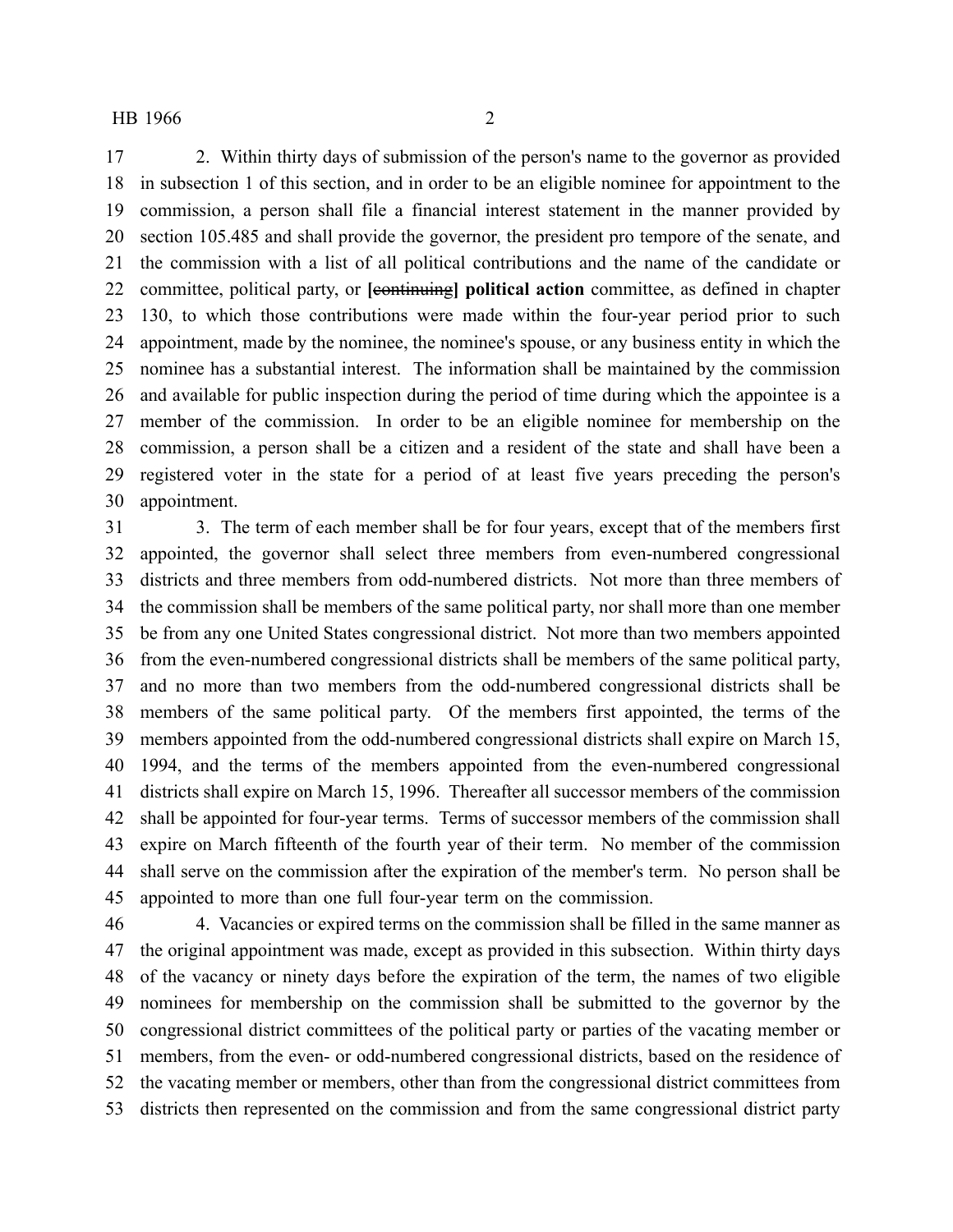committee or committees which originally appointed the member or members whose positions are vacated. Appointments to fill vacancies or expired terms shall be made within forty-five days after the deadline for submission of names by the congressional district committees, and shall be subject to the same qualifications for appointment and eligibility as is provided in subsections 2 and 3 of this section. Appointments to fill vacancies for unexpired terms shall be for the remainder of the unexpired term of the member whom the appointee succeeds, and such appointees shall be eligible for appointment to one full four- year term. If the congressional district committee does not submit the required two nominees within the thirty days or if the congressional district committee does not submit the two nominees within an additional thirty days after receiving notice from the governor to submit the nominees, then the governor may appoint a person or persons who shall be subject to the same qualifications for appointment and eligibility as provided in subsections 2 and 3 of this section.

 5. The governor, with the advice and consent of the senate, may remove any member only for substantial neglect of duty, inability to discharge the powers and duties of office, gross misconduct or conviction of a felony or a crime involving moral turpitude. Members of the commission also may be removed from office by concurrent resolution of the general assembly signed by the governor. If such resolution receives the vote of two-thirds or more of the membership of both houses of the general assembly, the signature of the governor shall not be necessary to effect removal. The office of any member of the commission who moves from the congressional district from which the member was appointed shall be deemed vacated upon such change of residence.

 6. The commission shall elect biennially one of its members as the chairman. The chairman may not succeed himself or herself after two years. No member of the commission shall succeed as chairman any member of the same political party as himself or herself. At least four members are necessary to constitute a quorum, and at least four affirmative votes shall be required for any action or recommendation of the commission.

 7. No member or employee of the commission, during the person's term of service, shall hold or be a candidate for any other public office.

 8. In the event that a retired judge is appointed as a member of the commission, the judge shall not serve as a special investigator while serving as a member of the commission.

 9. No member of the commission shall, during the member's term of service or within one year thereafter:

(1) Be employed by the state or any political subdivision of the state;

- (2) Be employed as a lobbyist;
- (3) Serve on any other governmental board or commission;

(4) Be an officer of any political party or political organization;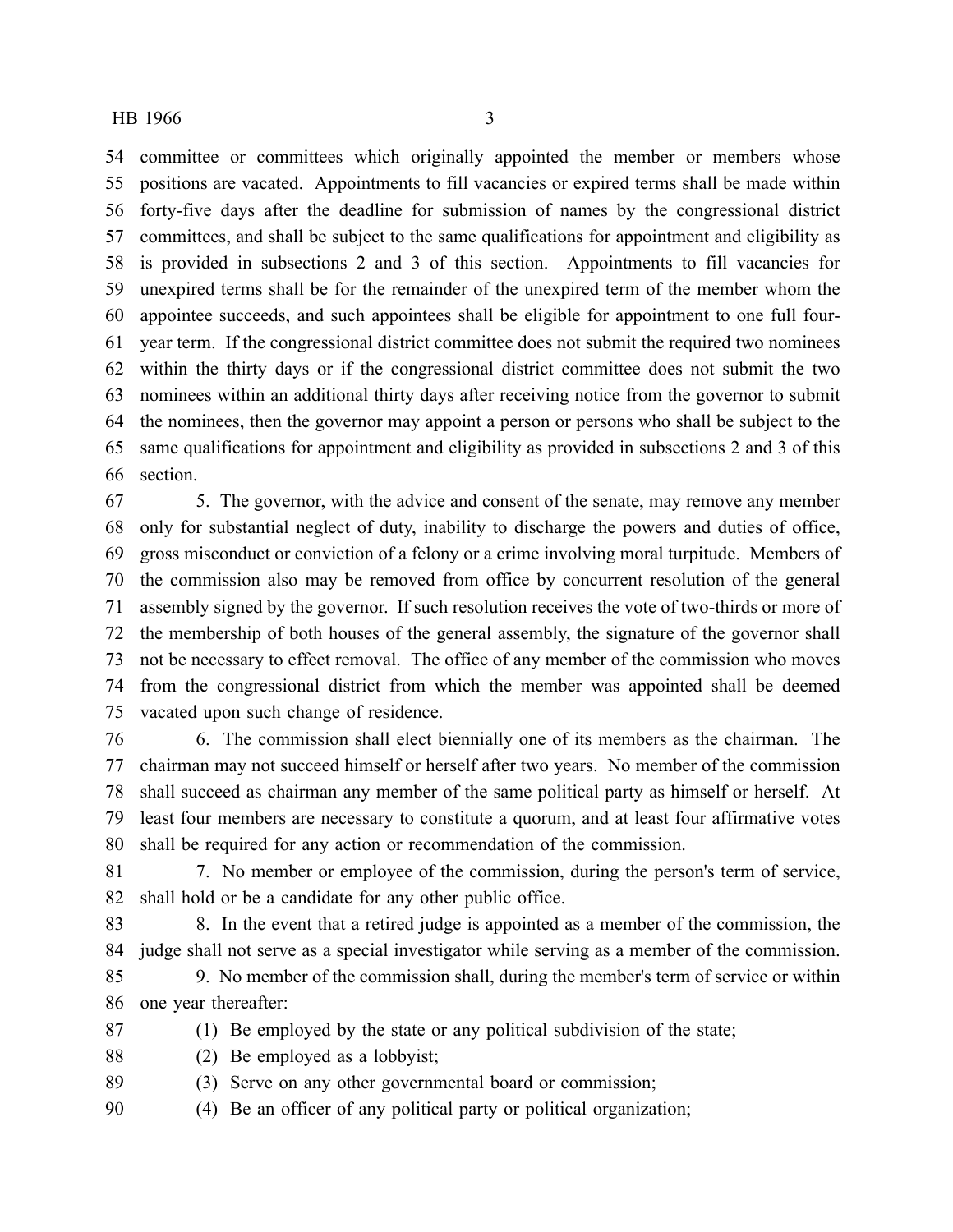(5) Permit the person's name to be used, or make contributions, in support of or in opposition to any candidate or proposition;

 (6) Participate in any way in any election campaign; except that a member or employee of the commission shall retain the right to register and vote in any election, to express the person's opinion privately on political subjects or candidates, to participate in the activities of a civic, community, social, labor or professional organization and to be a member of a political party.

 10. Each member of the commission shall receive, as full compensation for the member's services, the sum of one hundred dollars per day for each full day actually spent on work of the commission, and the member's actual and necessary expenses incurred in the performance of the member's official duties.

102 11. The commission shall appoint an executive director who shall serve subject to the supervision of and at the pleasure of the commission, but in no event for more than six years. The executive director shall be responsible for the administrative operations of the commission and perform such other duties as may be delegated or assigned to the director by law or by rule of the commission. The executive director shall employ staff and retain such contract services as the director deems necessary, within the limits authorized by appropriations by the general assembly.

 12. Beginning on January 1, 1993, all lobbyist registration and expenditure reports filed pursuant to section 105.473, financial interest statements filed pursuant to subdivision (1) of section 105.489, and campaign finance disclosure reports filed other than with election authorities or local election authorities as provided by section 130.026 shall be filed with the commission.

 13. Within sixty days of the initial meeting of the first commission appointed, the commission shall obtain from the clerk of the supreme court or the state courts administrator a list of retired appellate and circuit court judges who did not leave the judiciary as a result of being defeated in an election. The executive director shall determine those judges who indicate their desire to serve as special investigators and to investigate any and all complaints referred to them by the commission. The executive director shall maintain an updated list of those judges qualified and available for appointment to serve as special investigators. Such list shall be updated at least annually. The commission shall refer complaints to such special investigators on that list on a rotating schedule which ensures a random assignment of each special investigator. Each special investigator shall receive only one unrelated investigation at a time and shall not be assigned to a second or subsequent investigation until all other eligible investigators on the list have been assigned to an investigation. In the event that no special investigator is qualified or available to conduct a particular investigation, the commission may appoint a special investigator to conduct such particular investigation.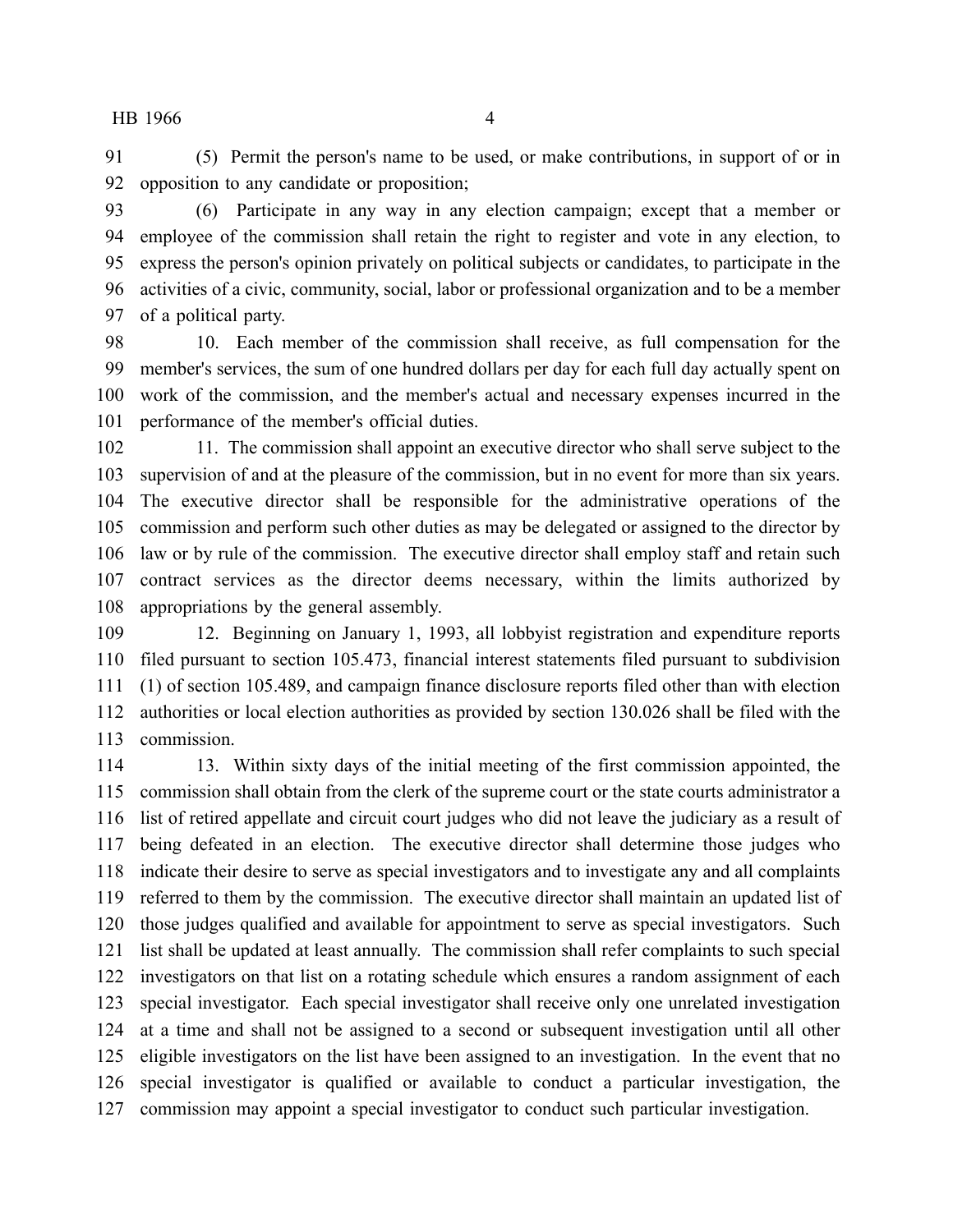14. The commission shall have the following duties and responsibilities relevant to the impartial and effective enforcement of sections 105.450 to 105.496 and chapter 130, as provided in sections 105.955 to 105.963:

 (1) Receive and review complaints regarding alleged violation of sections 105.450 to 105.496 and chapter 130, conduct initial reviews and investigations regarding such complaints as provided herein; refer complaints to appropriate prosecuting authorities and appropriate disciplinary authorities along with recommendations for sanctions; and initiate judicial proceedings as allowed by sections 105.955 to 105.963;

 (2) Review and **[**audit**] investigate** any reports and statements required by the campaign finance disclosure laws contained in chapter 130, and financial interest disclosure laws or lobbyist registration and reporting laws as provided by sections 105.470 to 105.492, for timeliness, accuracy and completeness of content as provided in sections 105.955 to 105.963;

# (3) **Conduct investigations as provided in subsection 2 of section 105.959;**

 **(4)** Develop appropriate systems to file and maintain an index of all such reports and statements to facilitate public access to such information, except as may be limited by confidentiality requirements otherwise provided by law, including cross-checking of information contained in such statements and reports. The commission may enter into contracts with the appropriate filing officers to effectuate such system. Such filing officers shall cooperate as necessary with the commission as reasonable and necessary to effectuate such purposes;

 **[**(4)**] (5)** Provide information and assistance to lobbyists, elected and appointed officials, and employees of the state and political subdivisions in carrying out the provisions of sections 105.450 to 105.496 and chapter 130;

 **[**(5)**] (6)** Make recommendations to the governor and general assembly or any state agency on the need for further legislation with respect to the ethical conduct of public officials and employees and to advise state and local government in the development of local government codes of ethics and methods of disclosing conflicts of interest as the commission may deem appropriate to promote high ethical standards among all elected and appointed officials or employees of the state or any political subdivision thereof and lobbyists;

**[**(6)**] (7)** Render advisory opinions as provided by this section;

 **[**(7)**] (8)** Promulgate rules relating to the provisions of sections 105.955 to 105.963 and chapter 130. All rules and regulations issued by the commission shall be prospective only in operation;

 **[**(8)**] (9)** Request and receive from the officials and entities identified in subdivision (6) of section 105.450 designations of decision-making public servants.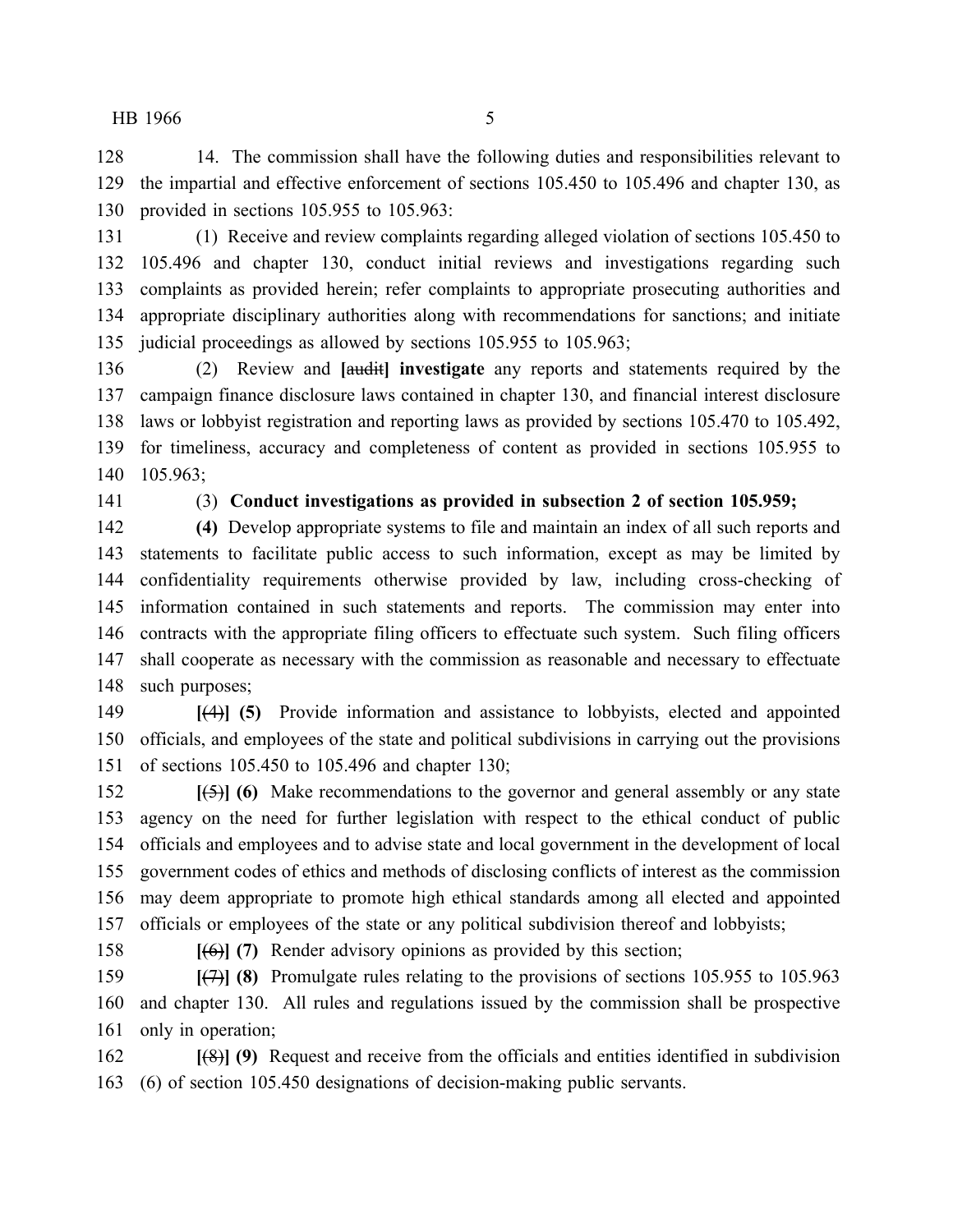15. In connection with such powers provided by sections 105.955 to 105.963 and chapter 130, the commission may:

 (1) Subpoena witnesses and compel their attendance and testimony. Subpoenas shall be served and enforced in the same manner provided by section 536.077;

(2) Administer oaths and affirmations;

 (3) Take evidence and require by subpoena duces tecum the production of books, papers, and other records relating to any matter being investigated or to the performance of the commission's duties or exercise of its powers. Subpoenas duces tecum shall be served and enforced in the same manner provided by section 536.077;

 (4) Employ such personnel, including legal counsel, and contract for services including legal counsel, within the limits of its appropriation, as it deems necessary provided such legal counsel, either employed or contracted, represents the Missouri ethics commission before any state agency or before the courts at the request of the Missouri ethics commission. Nothing in this section shall limit the authority of the Missouri ethics commission as provided for in subsection 2 of section 105.961; and

 (5) Obtain information from any department, division or agency of the state or any political subdivision reasonably calculated to lead to the discovery of evidence which will reasonably assist the commission in carrying out the duties prescribed in sections 105.955 to 105.963 and chapter 130.

 16. (1) Upon written request for an advisory opinion received by the commission, and if the commission determines that the person requesting the opinion would be directly affected by the application of law to the facts presented by the requesting person, the commission shall issue a written opinion advising the person who made the request, in response to the person's particular request, regarding any issue that the commission can receive a complaint on pursuant to section 105.957. The commission may decline to issue a written opinion by a vote of four members and shall provide to the requesting person the reason for the refusal in writing. The commission shall give an approximate time frame as to when the written opinion shall be issued. Such advisory opinions shall be issued no later than ninety days from the date of receipt by the commission. Such requests and advisory opinions, deleting the name and identity of the requesting person, shall be compiled and published by the commission on at least an annual basis. Advisory opinions issued by the commission shall be maintained and made available for public inspection and copying at the office of the commission during normal business hours. Any advisory opinion or portion of an advisory opinion rendered pursuant to this subsection shall be withdrawn by the commission if, after hearing thereon, the joint committee on administrative rules finds that such advisory opinion is beyond or contrary to the statutory authority of the commission or is inconsistent with the legislative intent of any law enacted by the general assembly, and after the general assembly,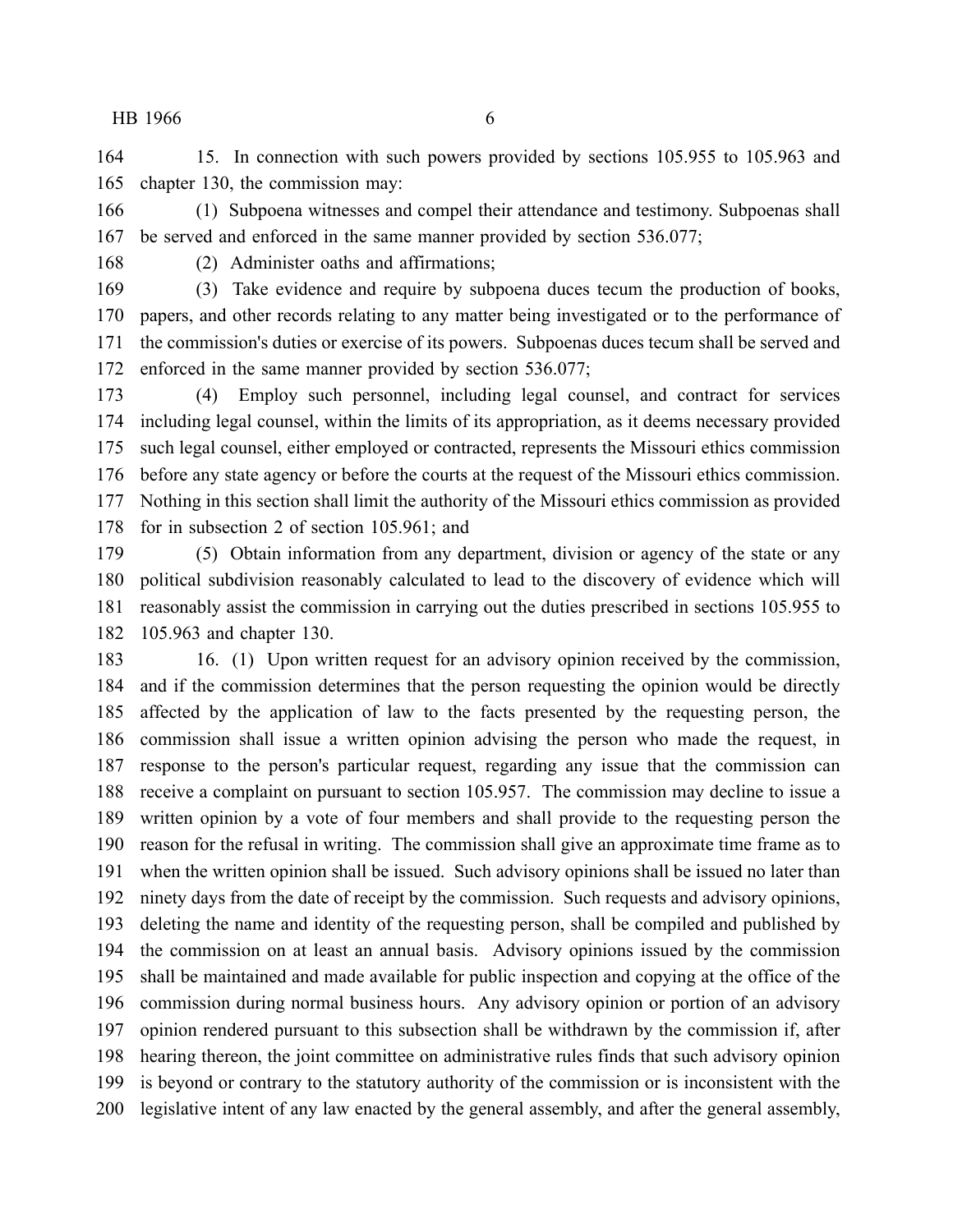by concurrent resolution, votes to adopt the findings and conclusions of the joint committee on administrative rules. Any such concurrent resolution adopted by the general assembly shall be published at length by the commission in its publication of advisory opinions of the commission next following the adoption of such resolution, and a copy of such concurrent resolution shall be maintained by the commission, along with the withdrawn advisory opinion, in its public file of advisory opinions. The commission shall also send a copy of such resolution to the person who originally requested the withdrawn advisory opinion. Any advisory opinion issued by the ethics commission shall act as legal direction to any person requesting such opinion and no person shall be liable for relying on the opinion and it shall act as a defense of justification against prosecution. An advisory opinion of the commission shall not be withdrawn unless:

(a) The authorizing statute is declared unconstitutional;

(b) The opinion goes beyond the power authorized by statute; or

(c) The authorizing statute is changed to invalidate the opinion.

 (2) Upon request, the attorney general shall give the attorney general's opinion, without fee, to the commission, any elected official of the state or any political subdivision, any member of the general assembly, or any director of any department, division or agency of the state, upon any question of law regarding the effect or application of sections 105.450 to 105.496, or chapter 130. Such opinion need be in writing only upon request of such official, member or director, and in any event shall be rendered within sixty days **[**that**] after** such request is delivered to the attorney general.

 17. The state auditor and the state auditor's duly authorized employees who have taken the oath of confidentiality required by section 29.070 may audit the commission and in connection therewith may inspect materials relating to the functions of the commission. Such audit shall include a determination of whether appropriations were spent within the intent of the general assembly, but shall not extend to review of any file or document pertaining to any particular investigation, audit or review by the commission, an investigator or any staff or person employed by the commission or under the supervision of the commission or an investigator. The state auditor and any employee of the state auditor shall not disclose the identity of any person who is or was the subject of an investigation by the commission and whose identity is not public information as provided by law.

 18. From time to time but no more frequently than annually the commission may request the officials and entities described in subdivision (6) of section 105.450 to identify for the commission in writing those persons associated with such office or entity which such office or entity has designated as a decision-making public servant. Each office or entity delineated in subdivision (6) of section 105.450 receiving such a request shall identify those so designated within thirty days of the commission's request.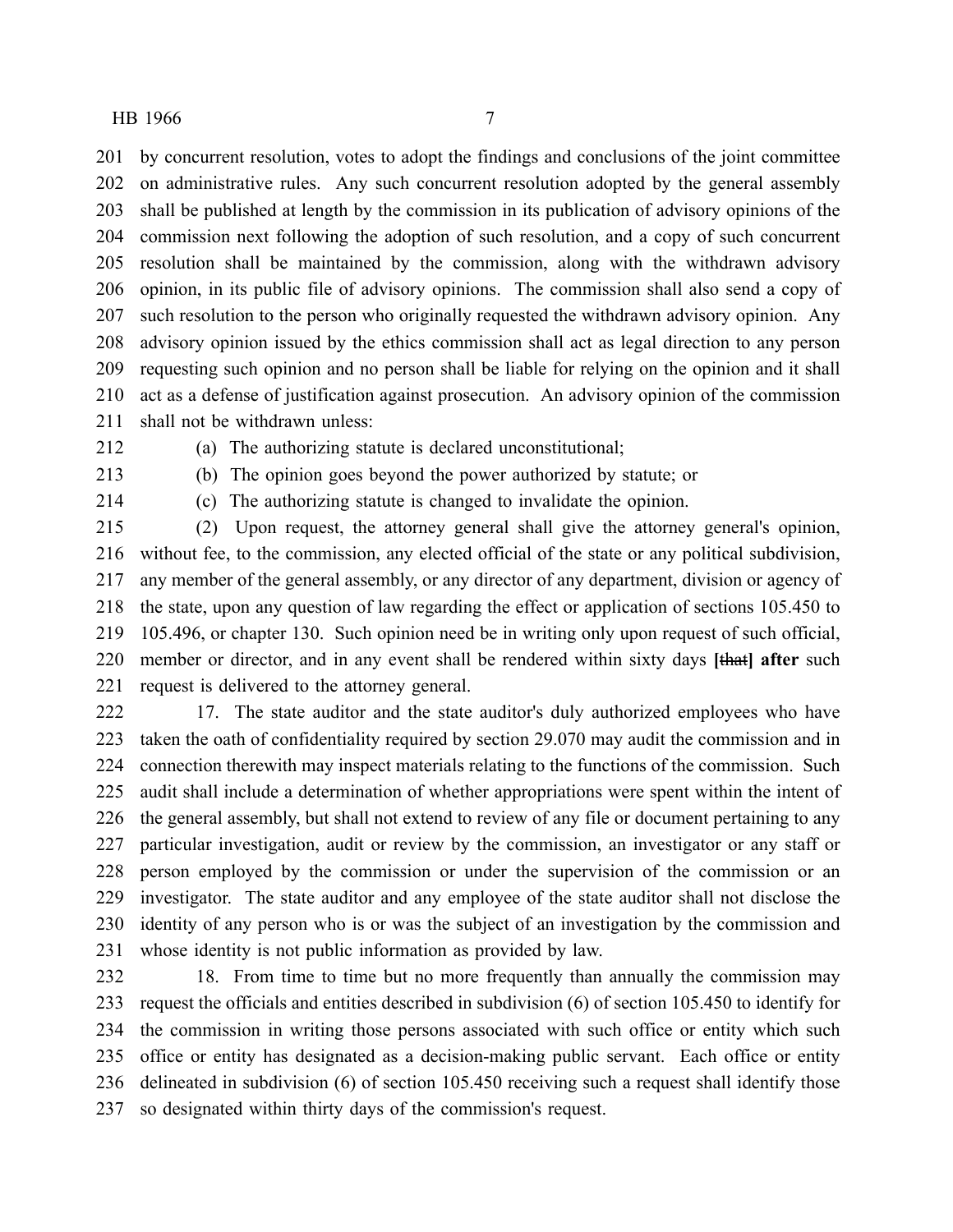105.957. 1. The commission shall receive any complaints alleging violation of the provisions of:

(1) The requirements imposed on lobbyists by sections 105.470 to 105.478;

 (2) The financial interest disclosure requirements contained in sections 105.483 to 105.492;

(3) The campaign finance disclosure requirements contained in chapter 130;

 (4) Any code of conduct promulgated by any department, division or agency of state government, or by state institutions of higher education, or by executive order;

 (5) The conflict of interest laws contained in sections 105.450 to 105.468 and section 171.181; and

 (6) The provisions of the constitution or state statute or order, ordinance or resolution of any political subdivision relating to the official conduct of officials or employees of the state and political subdivisions.

 2. Complaints filed with the commission shall be in writing and filed only by a natural person. The complaint shall contain all facts known by the complainant that have given rise to the complaint and the complaint shall be sworn to, under penalty of perjury, by the complainant. No complaint shall be investigated unless the complaint alleges facts which, if true, fall within the jurisdiction of the commission. Within five days after receipt **[**of a complaint**]** by the commission **of a complaint which is properly signed and notarized and which alleges facts which, if true, fall within the jurisdiction of the commission**, a copy of the complaint, including the name of the complainant, shall be delivered to the alleged violator.

 3. No complaint shall be investigated which concerns alleged criminal conduct which allegedly occurred previous to the period of time allowed by law for criminal prosecution for such conduct. The commission may refuse to investigate any conduct which is the subject of civil or criminal litigation. The commission, its executive director or an investigator shall not investigate any complaint concerning conduct which is not criminal in nature which occurred more than two years prior to the date of the complaint. A complaint alleging misconduct on the part of a candidate for public office, other than those alleging failure to file the appropriate financial interest statements or campaign finance disclosure reports, shall not be accepted by the commission within sixty days prior to the primary election at which such candidate is running for office, and until after the general election.

 4. If the commission finds that any complaint is frivolous in nature or finds no probable cause to believe that there has been a violation, the commission shall dismiss the case. For purposes of this subsection, "frivolous" shall mean a complaint clearly lacking any basis in fact or law. Any person who submits a frivolous complaint shall be liable for actual and compensatory damages to the alleged violator for holding the alleged violator before the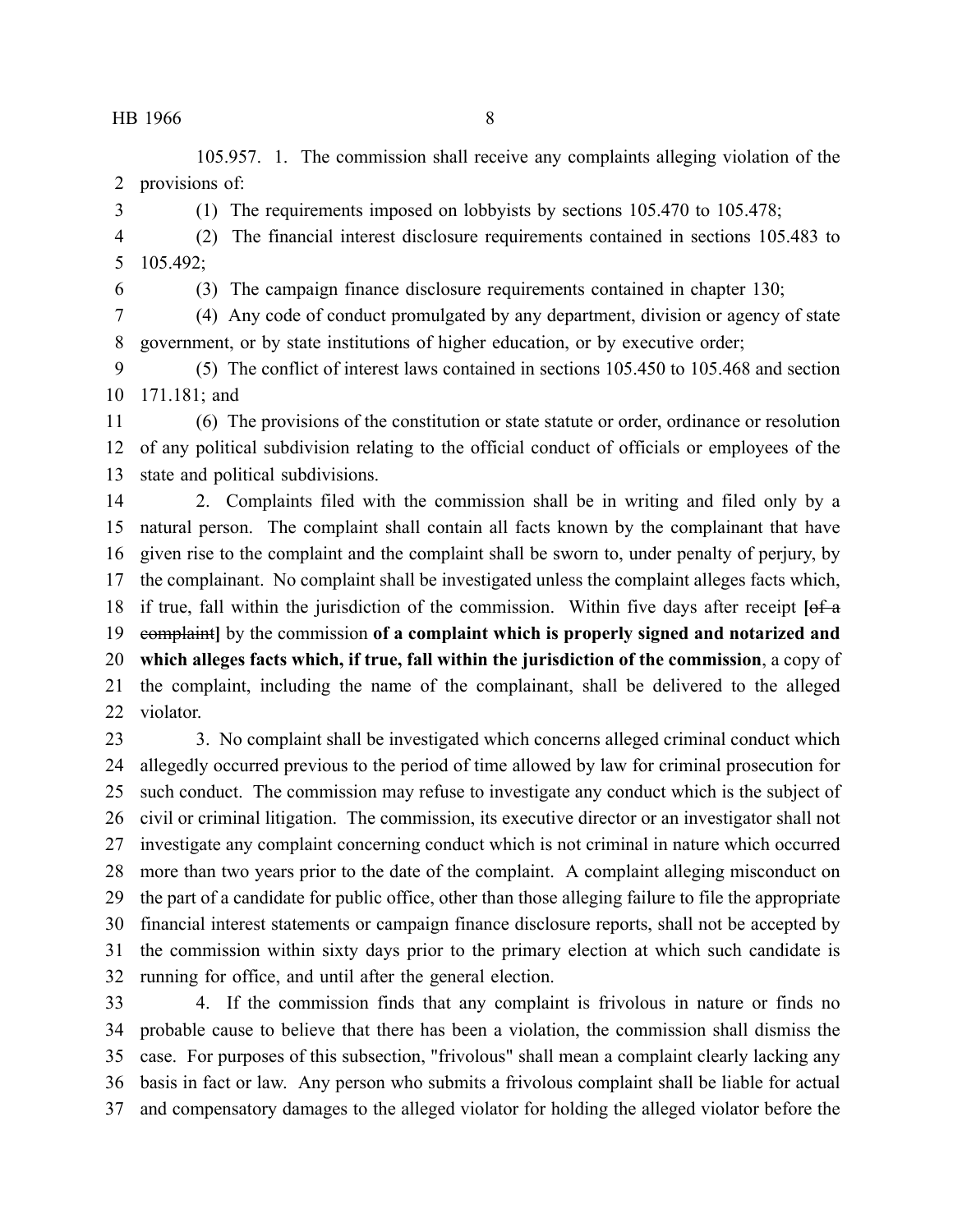public in a false light. If the commission finds that a complaint is frivolous or that there is not probable cause to believe there has been a violation, the commission shall issue a public report to the complainant and the alleged violator stating with particularity its reasons for dismissal of the complaint. Upon such issuance, the complaint and all materials relating to the complaint shall be a public record as defined in chapter 610.

 5. Complaints which allege violations as described in this section which are filed with the commission shall be handled as provided by section 105.961.

105.959. 1. The executive director of the commission, under the supervision of the commission, shall review reports and statements filed with the commission or other appropriate officers pursuant to sections 105.470, 105.483 to 105.492, and chapter 130 for completeness, accuracy and timeliness of filing of the reports or statements **and any records relating to the reports or statements**, and upon review, if there are reasonable grounds to believe that a violation has occurred, shall conduct an **[**audit**] investigation** of such reports **[**and**] ,** statements**, and records and assign a special investigator following the provisions of subsection 1 of section 105.961**. **[**All investigations by the executive director of an alleged violation shall be strictly confidential with the exception of notification of the 10 commission and the complainant or the person under investigation. All investigations by the executive director shall be limited to the information contained in the reports or statements. The commission shall notify the complainant or the person under investigation, by registered mail, within five days of the decision to conduct such investigation. Revealing any such confidential investigation information shall be cause for removal or dismissal of the executive director or a commission member or employee.**]** 2. **(1) If there are reasonable grounds to believe that a violation has occurred**

 **and after the commission unanimously votes to proceed with all six members voting, the executive director shall, without receipt of a complaint, conduct an independent investigation of any potential violations of:**

**(a) The requirements imposed on lobbyists by sections 105.470 to 105.478;**

**(b) The financial interest disclosure requirements in sections 105.483 to 105.492;**

**(c) The campaign finance disclosure requirements in chapter 130;**

 **(d) Any code of conduct promulgated by any department, division, or agency of state government; by state institutions of higher education; or by executive order;**

**(e) Conflicts of interest governed by sections 105.450 to 105.468 and 171.181; and**

 **(f) The provisions of the constitution or state statutes or order, ordinance, or resolution of any political subdivision relating to the conduct of officials or employees of the state and its political subdivisions.**

 **(2) If an investigation conducted under this subsection fails to establish reasonable grounds to believe that a violation has occurred, the investigation shall be**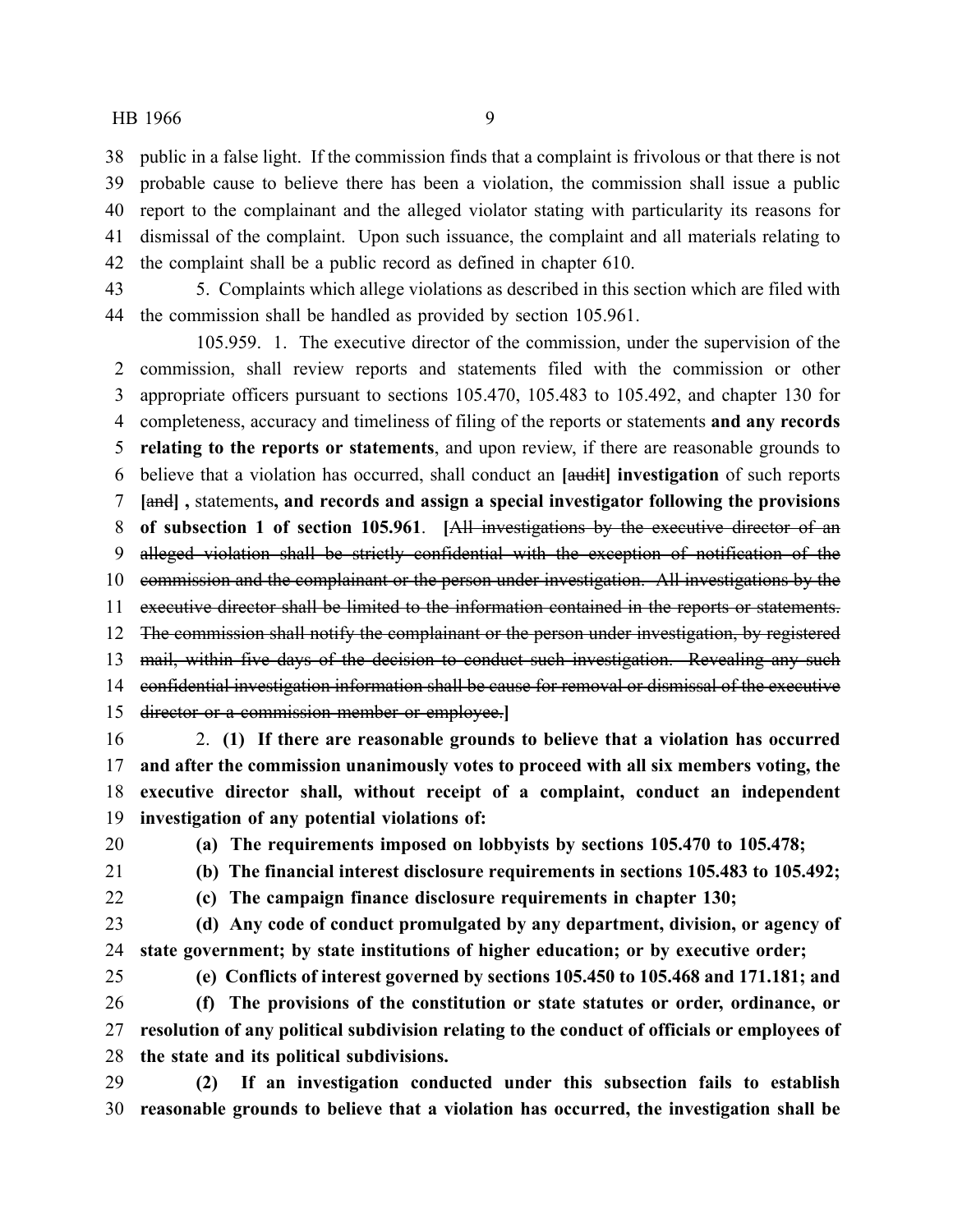# **terminated and the person under investigation shall be notified of the reasons for the disposition of the complaint.**

 **3.** Upon findings of the appropriate filing officer which are reported to the commission in accordance with the provisions of section 130.056, the executive director shall audit disclosure reports, statements and records pertaining to such findings within a reasonable time after receipt of the reports from the appropriate filing officer.

 **[**3. Upon a sworn written complaint of any natural person filed with the commission pursuant to section 105.957, the commission shall audit and investigate alleged violations. 39 Within sixty days after receipt of a sworn written complaint alleging a violation, the executive 40 director shall notify the complainant in writing of the action, if any, the executive director has 41 taken and plans to take on the complaint. If an investigation conducted pursuant to this 42 subsection fails to establish reasonable grounds to believe that a violation has occurred, the 43 investigation shall be terminated and the complainant and the person who had been under investigation shall be notified of the reasons for the disposition of the complaint.**]**

 4. The commission may make such investigations and inspections within or outside of this state as are necessary to determine compliance.

 5. **[**If, during an audit or investigation, the commission determines that a formal investigation is necessary, the commission shall assign the investigation to a special investigator in the manner provided by subsection 1 of section 105.961.**] The commission shall notify the person under investigation under this section by registered mail within five days of the decision to conduct an investigation and assign a special investigator following the provisions of subsection 1 of section 105.961.**

 6. After completion of an **[**audit or**]** investigation, the executive director shall provide a detailed report of such **[**audit or**]** investigation to the commission. Upon determination that there are reasonable grounds to believe that a person has violated the requirements of sections 105.470, 105.483 to 105.492, or chapter 130, by a vote of four members of the commission, the commission may refer the report with the recommendations of the commission to the appropriate prosecuting authority together with **[**a copy of the audit and**]** the details of the investigation by the commission as is provided in subsection 2 of section 105.961.

 **7. All investigations by the executive director of an alleged violation shall be strictly confidential with the exception of notification of the commission, the complainant, and the person under investigation.**

105.961. 1. Upon receipt of a complaint as described by section 105.957 **or upon notification by the commission of an investigation under subsection 5 of section 105.959**, the commission shall assign the complaint **or investigation** to a special investigator, who may be a commission employee, who shall investigate and determine the merits of the complaint **or investigation**. Within ten days of such assignment, the special investigator shall review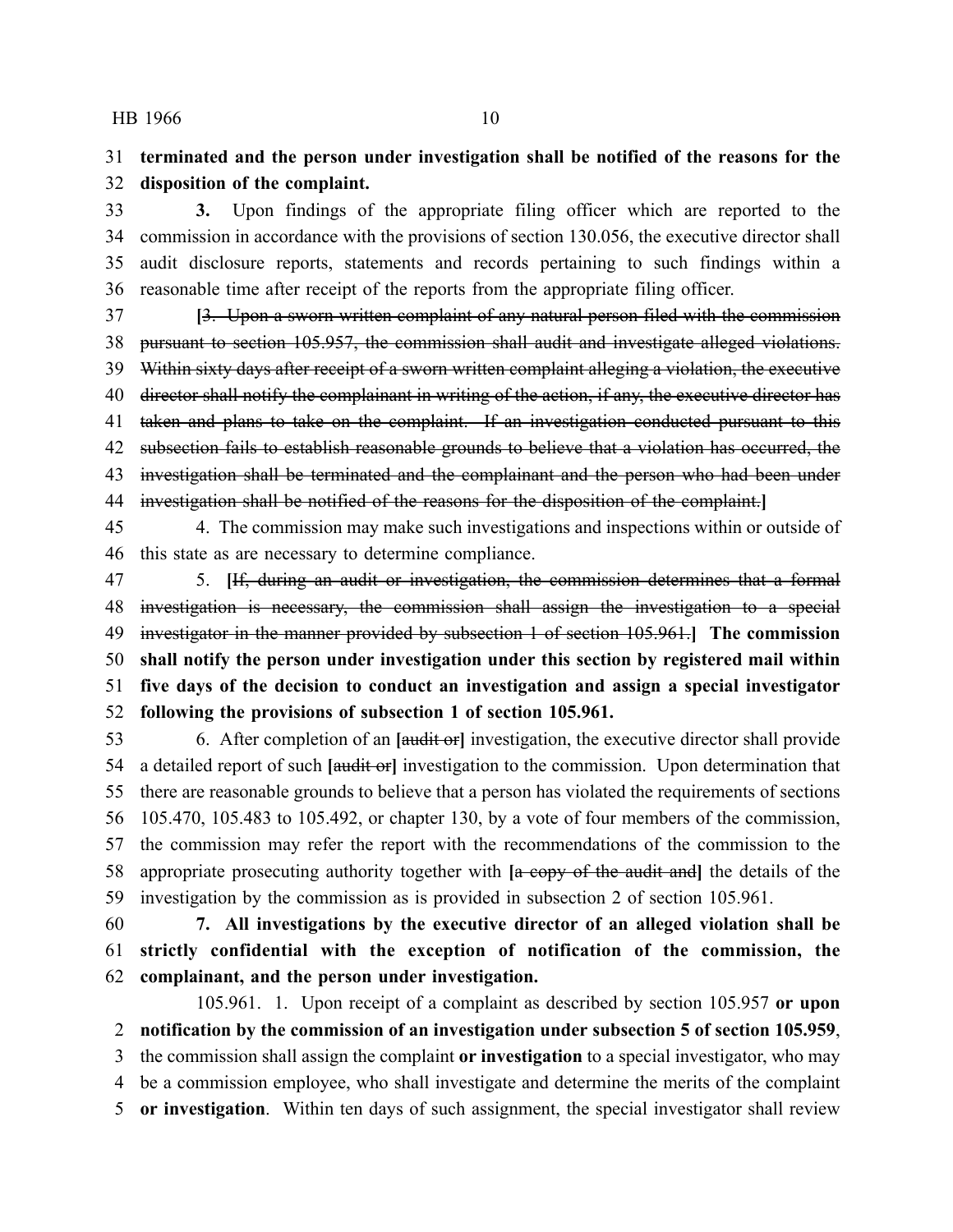such complaint and disclose, in writing, to the commission any conflict of interest which the

 special investigator has or might have with respect to the investigation and subject thereof. Within **[**one hundred twenty**] ninety** days of receipt of the complaint from the commission, the special investigator shall submit the special investigator's report to the commission. The commission, after review of such report, shall determine:

(1) That there is reasonable grounds for belief that a violation has occurred; or

 (2) That there are no reasonable grounds for belief that a violation exists and the complaint **[**should**] or investigation shall** be dismissed; or

 (3) That additional time is necessary to complete the investigation, and the status and progress of the investigation to date. The commission, in its discretion, may allow the investigation to proceed for **no more than two** additional successive periods of **[**one hundred twenty**] ninety** days each, pending reports regarding the status and progress of the investigation at the end of each such period.

 2. When the commission concludes, based on the report from the special investigator, or based on an **[**audit**] investigation** conducted pursuant to section 105.959, that there are reasonable grounds to believe that a violation of any criminal law has occurred, and if the commission believes that criminal prosecution would be appropriate upon a vote of four members of the commission, the commission shall refer the report to the Missouri office of prosecution services, prosecutors coordinators training council established in section 56.760, which shall submit a panel of five attorneys for recommendation to the court having criminal jurisdiction, for appointment of an attorney to serve as a special prosecutor; except that, the attorney general of Missouri or any assistant attorney general shall not act as such special prosecutor. The court shall then appoint from such panel a special prosecutor pursuant to section 56.110 who shall have all the powers provided by section 56.130. The court shall allow a reasonable and necessary attorney's fee for the services of the special prosecutor. Such fee shall be assessed as costs if a case is filed, or ordered by the court if no case is filed, and paid together with all other costs in the proceeding by the state, in accordance with rules and regulations promulgated by the state courts administrator, subject to funds appropriated to the office of administration for such purposes. If the commission does not have sufficient funds to pay a special prosecutor, the commission shall refer the case to the prosecutor or prosecutors having criminal jurisdiction. If the prosecutor having criminal jurisdiction is not able to prosecute the case due to a conflict of interest, the court may appoint a special prosecutor, paid from county funds, upon appropriation by the county or the attorney general to investigate and, if appropriate, prosecute the case. The special prosecutor or prosecutor shall commence an action based on the report by the filing of an information or seeking an indictment within sixty days of the date of such prosecutor's appointment, or shall file a written statement with the commission explaining why criminal charges should not be sought.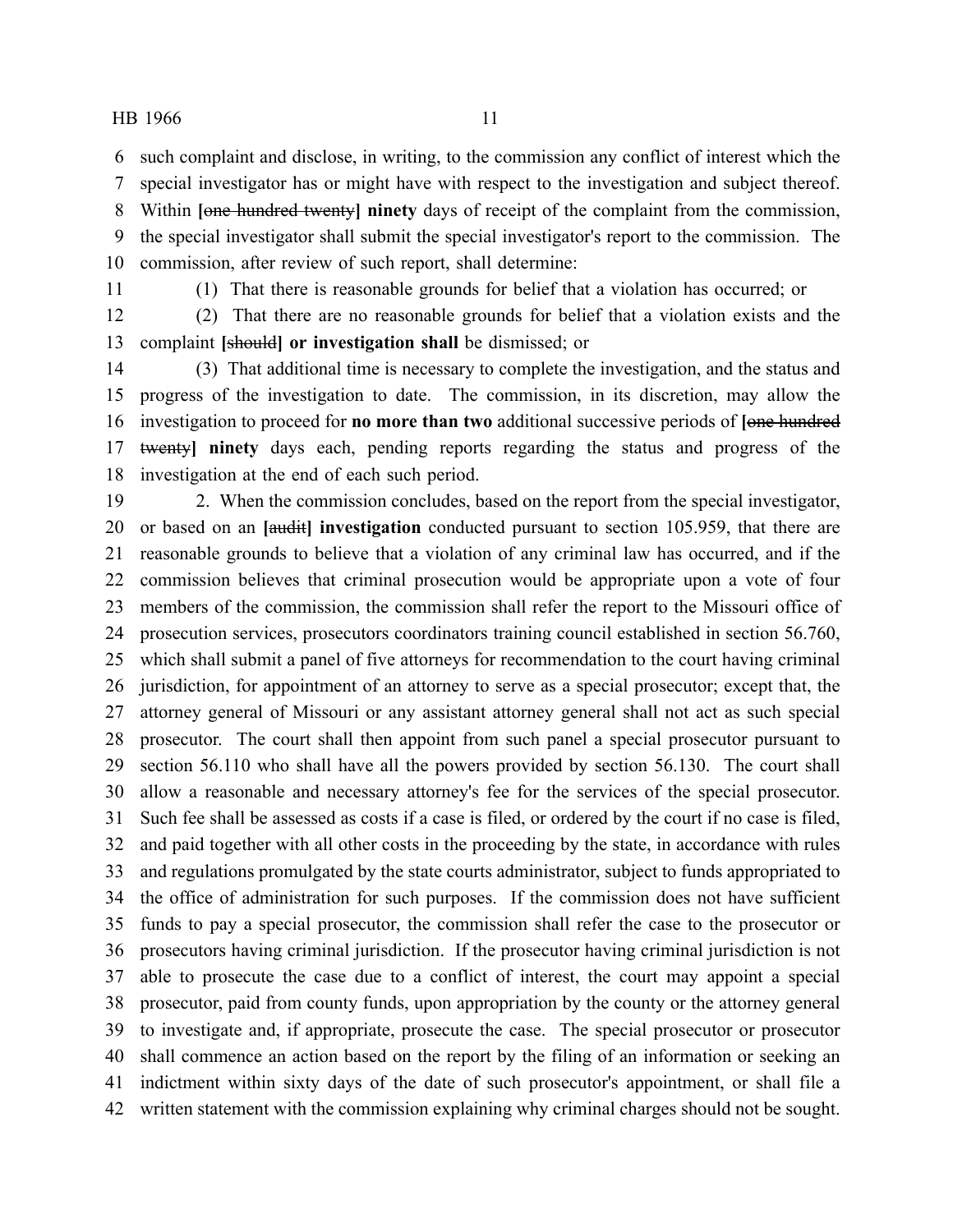If the special prosecutor or prosecutor fails to take either action required by this subsection, upon request of the commission, a new special prosecutor, who may be the attorney general, shall be appointed. The report may also be referred to the appropriate disciplinary authority over the person who is the subject of the report.

 3. When the commission concludes, based on the report from the special investigator or based on an **[**audit**] investigation** conducted pursuant to section 105.959, that there are reasonable grounds to believe that a violation of any law has occurred which is not a violation of criminal law or that criminal prosecution is not appropriate, the commission shall conduct a hearing which shall be a closed meeting and not open to the public. The hearing shall be conducted pursuant to the procedures provided by sections 536.063 to 536.090 and shall be considered to be a contested case for purposes of such sections. The commission shall determine, in its discretion, whether or not that there is probable cause that a violation has occurred. If the commission determines, by a vote of at least four members of the commission, that probable cause exists that a violation has occurred, the commission may refer its findings and conclusions to the appropriate disciplinary authority over the person who is the subject of the report, as described in subsection **[**7**] 8** of this section. **[**After the commission determines by a vote of at least four members of the commission that probable cause exists that a violation has occurred, and the commission has referred the findings and conclusions to the appropriate disciplinary authority over the person subject of the report, the subject of the report may appeal the determination of the commission to the administrative hearing commission. Such appeal shall stay the action of the Missouri ethics commission. Such appeal shall be filed not later than the fourteenth day after the subject of the commission's action receives actual notice of the commission's action.**]**

 4. If the appropriate disciplinary authority receiving a report from the commission pursuant to subsection 3 of this section fails to follow, within sixty days of the receipt of the report, the recommendations contained in the report, or if the commission determines, by a vote of at least four members of the commission that some action other than referral for criminal prosecution or for action by the appropriate disciplinary authority would be appropriate, the commission shall take any one or more of the following actions:

 (1) Notify the person to cease and desist violation of any provision of law which the report concludes was violated and that the commission may seek judicial enforcement of its decision pursuant to subsection 5 of this section;

 (2) Notify the person of the requirement to file, amend or correct any report, statement, or other document or information required by sections 105.473, 105.483 to 105.492, or chapter 130 and that the commission may seek judicial enforcement of its decision pursuant to subsection 5 of this section; and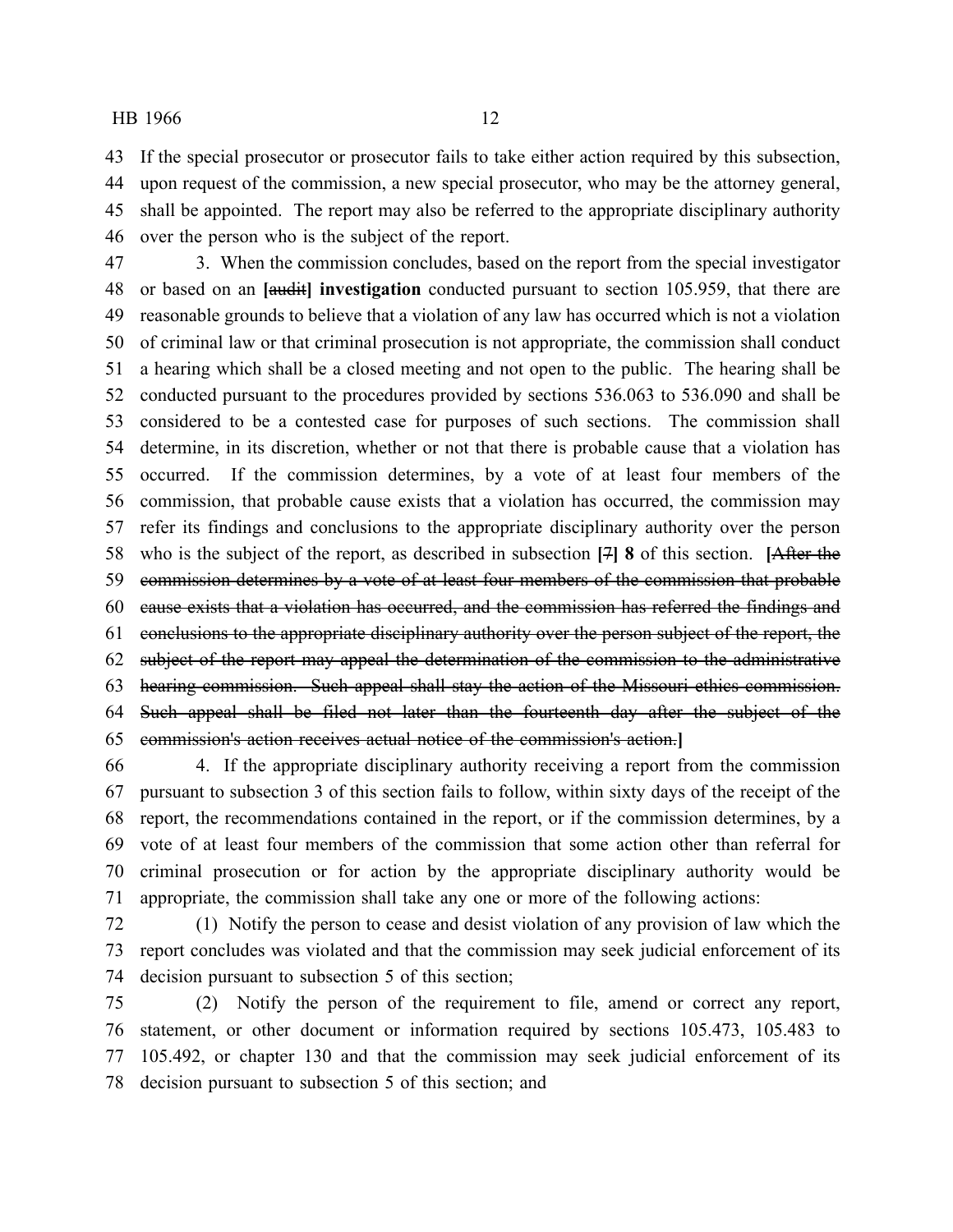(3) File the report with the executive director to be maintained as a public document; or

 (4) Issue a letter of concern or letter of reprimand to the person, which would be maintained as a public document; or

 (5) Issue a letter that no further action shall be taken, which would be maintained as a public document; or

 (6) Through reconciliation agreements or **[**civil action**] action of the commission**, the power to seek fees for violations in an amount not greater than one thousand dollars or double the amount involved in the violation.

 5. Upon vote of at least four members, the commission may initiate formal judicial proceedings **in the circuit court of Cole County** seeking to obtain any of the following orders:

 (1) Cease and desist violation of any provision of sections 105.450 to 105.496, or chapter 130, or sections 105.955 to 105.963;

(2) Pay any civil penalties required by sections 105.450 to 105.496 or chapter 130;

 (3) File any reports, statements, or other documents or information required by sections 105.450 to 105.496, or chapter 130; or

 (4) Pay restitution for any unjust enrichment the violator obtained as a result of any violation of any criminal statute as described in subsection 6 of this section.

 **[**The Missouri ethics commission shall give actual notice to the subject of the complaint of the 100 proposed action as set out in this section. The subject of the complaint may appeal the action 101 of the Missouri ethics commission, other than a referral for criminal prosecution, to the 102 administrative hearing commission. Such appeal shall stay the action of the Missouri ethics commission. Such appeal shall be filed no later than fourteen days after the subject of the

commission's actions receives actual notice of the commission's actions.**]**

 6. **After the commission determines by a vote of at least four members that a violation has occurred, other than a referral for criminal prosecution, and the commission has referred the findings and conclusions to the appropriate disciplinary authority over the person who is the subject of the report, or has taken action under subsection 4 of this section, the subject of the report may appeal the determination of the commission to the circuit court of Cole County. The court shall conduct a de novo review of the determination of the commission. Such appeal shall stay the action of the Missouri ethics commission. Such appeal shall be filed not later than the fourteenth day after the subject of the commission's action receives actual notice of the commission's action. If a petition for judicial review of a final order is not filed as provided in this section or when an order for fees under subsection 4 of this section becomes final**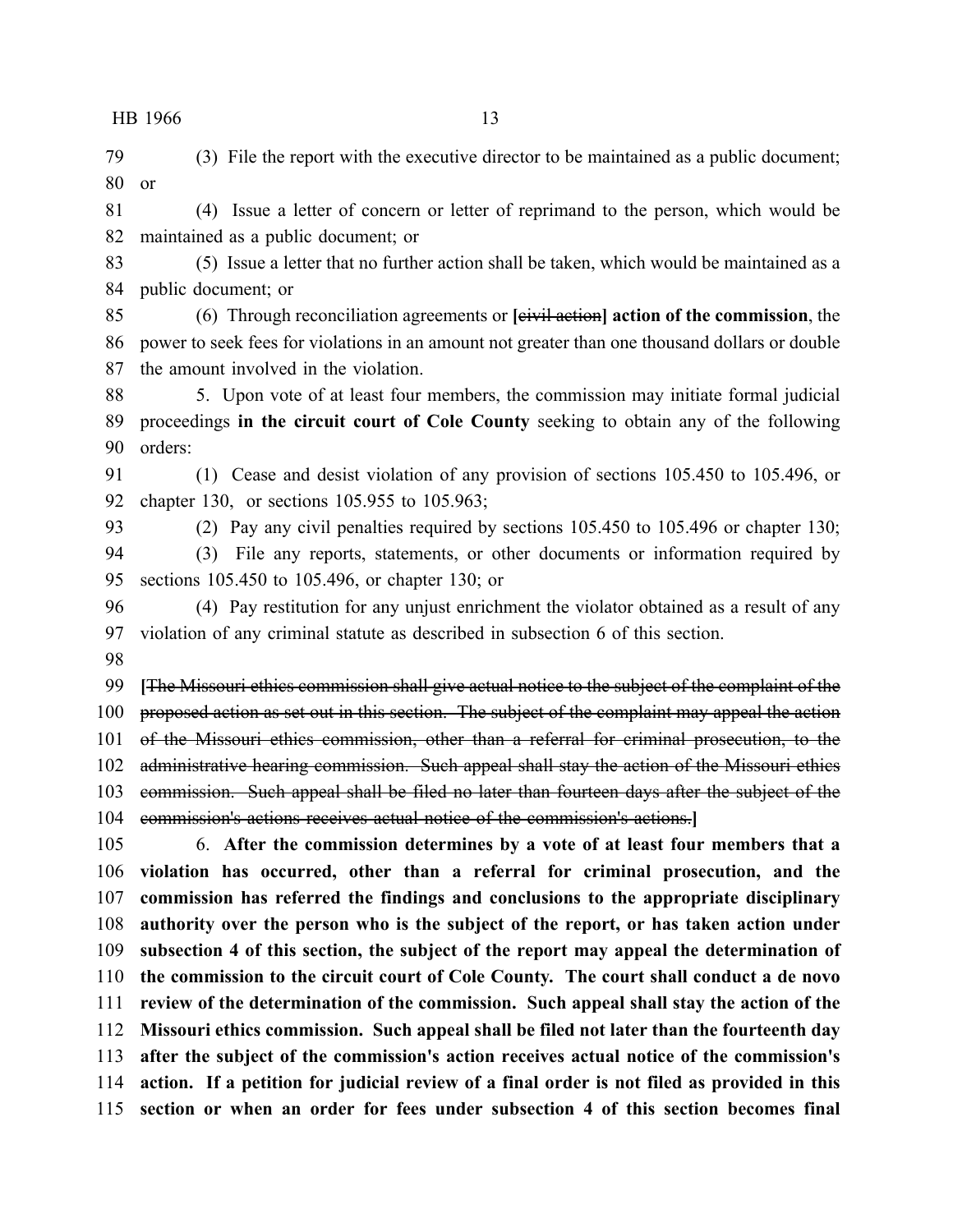**following an appeal to the circuit court of Cole County, the commission may file a certified copy of the final order with the circuit court of Cole County. When any order for fees under subsection 4 of this section becomes final, the commission may file a certified copy of the final order with the circuit court of Cole County. The order so filed shall have the same effect as a judgment of the court and may be recorded, enforced, or satisfied in the same manner as a judgment of the court.**

 **7.** In the proceeding in **the** circuit court **of Cole County**, the commission may seek restitution against any person who has obtained unjust enrichment as a result of violation of any provision of sections 105.450 to 105.496, or chapter 130 and may recover on behalf of the state or political subdivision with which the alleged violator is associated, damages in the amount of any unjust enrichment obtained and costs and attorney's fees as ordered by the court.

 **[**7.**] 8.** The appropriate disciplinary authority to whom a report shall be sent pursuant to subsection 2 or 3 of this section shall include, but not be limited to, the following:

 (1) In the case of a member of the general assembly, the ethics committee of the house of which the subject of the report is a member;

 (2) In the case of a person holding an elective office or an appointive office of the state, if the alleged violation is an impeachable offense, the report shall be referred to the ethics committee of the house of representatives;

 (3) In the case of a person holding an elective office of a political subdivision, the report shall be referred to the governing body of the political subdivision;

 (4) In the case of any officer or employee of the state or of a political subdivision, the report shall be referred to the person who has immediate supervisory authority over the employment by the state or by the political subdivision of the subject of the report;

 (5) In the case of a judge of a court of law, the report shall be referred to the commission on retirement, removal and discipline, or if the inquiry involves an employee of the judiciary to the applicable presiding judge;

 (6) In the case of a person holding an appointive office of the state, if the alleged violation is not an impeachable offense, the report shall be referred to the governor;

 (7) In the case of a statewide elected official, the report shall be referred to the attorney general;

 (8) In a case involving the attorney general, the report shall be referred to the prosecuting attorney of Cole County.

 **[**8.**] 9.** The special investigator having a complaint referred to the special investigator by the commission shall have the following powers: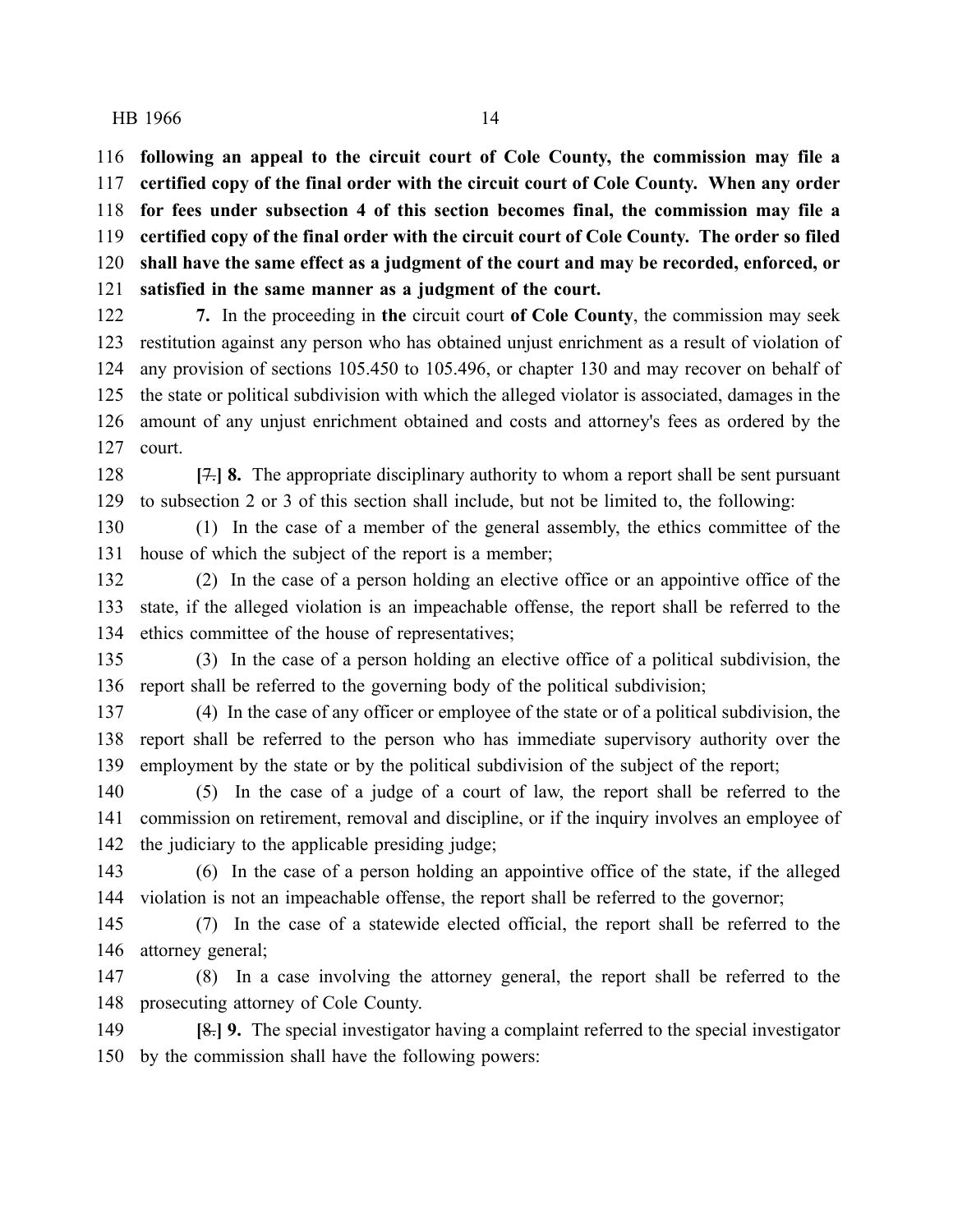(1) To request and shall be given access to information in the possession of any person or agency which the special investigator deems necessary for the discharge of the special investigator's responsibilities;

 (2) To examine the records and documents of any person or agency, unless such examination would violate state or federal law providing for confidentiality;

(3) To administer oaths and affirmations;

 (4) Upon refusal by any person to comply with a request for information relevant to an investigation, an investigator may issue a subpoena for any person to appear and give testimony, or for a subpoena duces tecum to produce documentary or other evidence which the investigator deems relevant to a matter under the investigator's inquiry. The subpoenas and subpoenas duces tecum may be enforced by applying to a judge of the circuit court of Cole County or any county where the person or entity that has been subpoenaed resides or may be found, for an order to show cause why the subpoena or subpoena duces tecum should not be enforced. The order and a copy of the application therefor shall be served in the same manner as a summons in a civil action, and if, after hearing, the court determines that the subpoena or subpoena duces tecum should be sustained and enforced, the court shall enforce the subpoena or subpoena duces tecum in the same manner as if it had been issued by the court in a civil action; and

 (5) To request from the commission such investigative, clerical or other staff assistance or advancement of other expenses which are necessary and convenient for the proper completion of an investigation. Within the limits of appropriations to the commission, the commission may provide such assistance, whether by contract to obtain such assistance or from staff employed by the commission, or may advance such expenses.

 **[**9.**] 10.** (1) Any retired judge may request in writing to have the judge's name removed from the list of special investigators subject to appointment by the commission or may request to disqualify himself or herself from any investigation. Such request shall include the reasons for seeking removal;

 (2) By vote of four members of the commission, the commission may disqualify a judge from a particular investigation or may permanently remove the name of any retired judge from the list of special investigators subject to appointment by the commission.

 **[**10.**] 11.** Any person who is the subject of any investigation pursuant to this section shall be entitled to be represented by counsel at any proceeding before the special investigator or the commission.

 **[**11.**] 12.** The provisions of sections 105.957, 105.959 and 105.961 are in addition to other provisions of law under which any remedy or right of appeal or objection is provided for any person, or any procedure provided for inquiry or investigation concerning any matter.